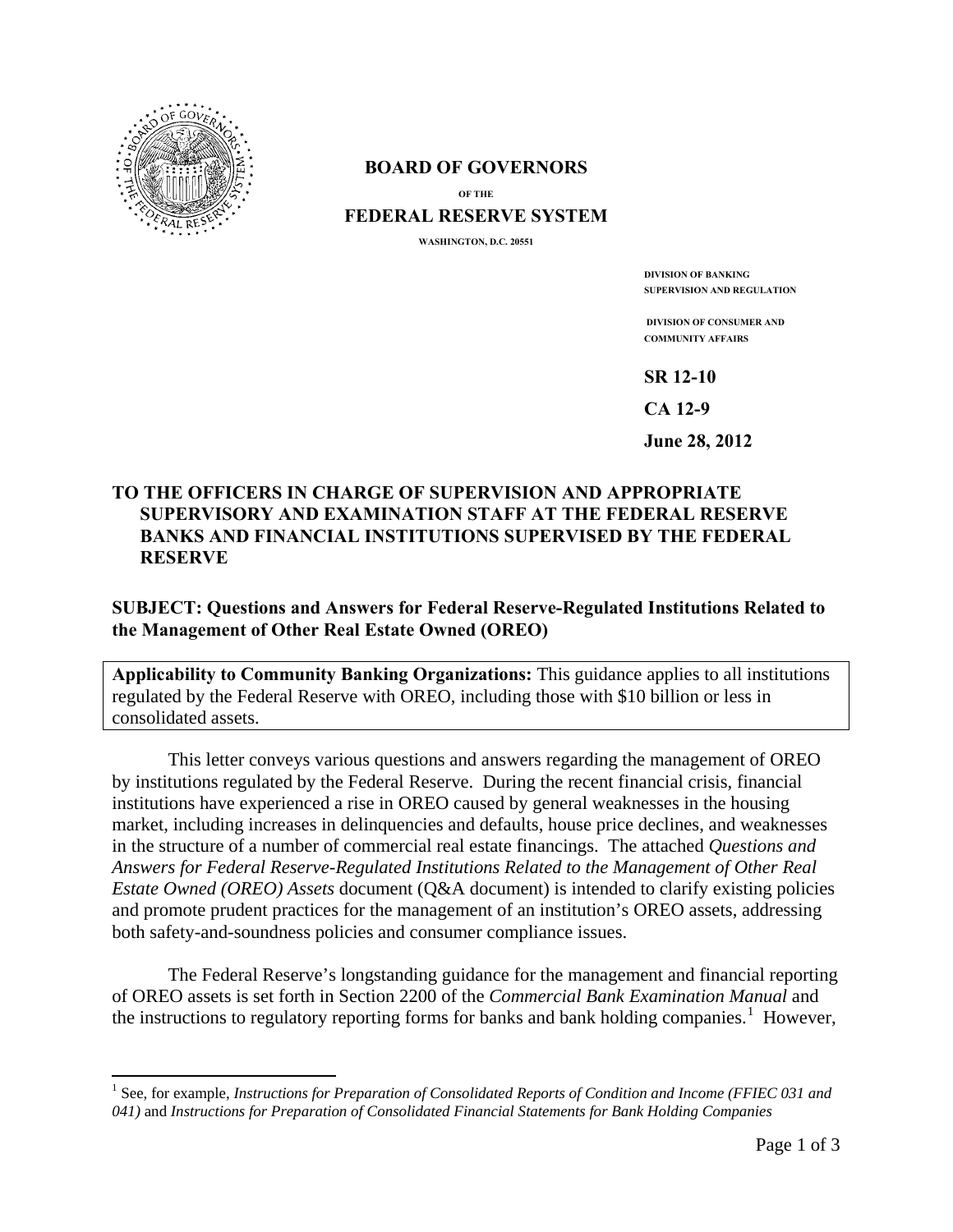given the increase in OREO on financial institutions' balance sheets, the Federal Reserve is issuing the attached Q&A document to reiterate this longstanding guidance and to highlight key concepts on the financial reporting, loss recognition, and management of OREO assets. Topics covered in the Q&A document include:

- Transferring an Asset to OREO
- Reporting Treatment and Classification
- Appraisal Concepts
- Ongoing Property Management
- Operational and Legal Issues
- Sale and Transfer of OREO

Reserve Banks are asked to distribute this letter and the attached Q&A document to state member banks, bank holding companies, and savings and loan holding companies, as well as to supervisory and examination staff. Questions regarding this letter should be directed to the following individuals:

- Division of Banking Supervision and Regulation: Mary Aiken, Manager, at (202) 452-4534; Donald Gabbai, Senior Supervisory Financial Analyst, at (202) 452-3358; or Carmen Holly, Supervisory Financial Analyst, at (202) 973-6122, in Credit, Market, and Liquidity Risk Policy; and Matthew Kincaid, Senior Accounting Policy Analyst, at (202) 452-2028, in Accounting Policy; or
- Division of Consumer and Community Affairs: Timothy Robertson, Senior Supervisory Consumer Financial Services Analyst, RB Oversight/CBO Supervision, at (202) 452-2565.

In addition, institutions may send questions via the Board's public website. $2^2$  $2^2$ 

Michael S. Gibson **Director** Division of Banking Supervision and Regulation

Sandra F. Braunstein **Director** Division of Consumer and Community Affairs

(FR Y-9C). Refer to the Federal Reserve's public website under the tab "Reporting Forms" for reporting instructions. <http://www.federalreserve.gov/reportforms/default.cfm>

l

<span id="page-1-0"></span><sup>2</sup> See http://www.federalreserve.gov/apps/contactus/feedback.aspx.